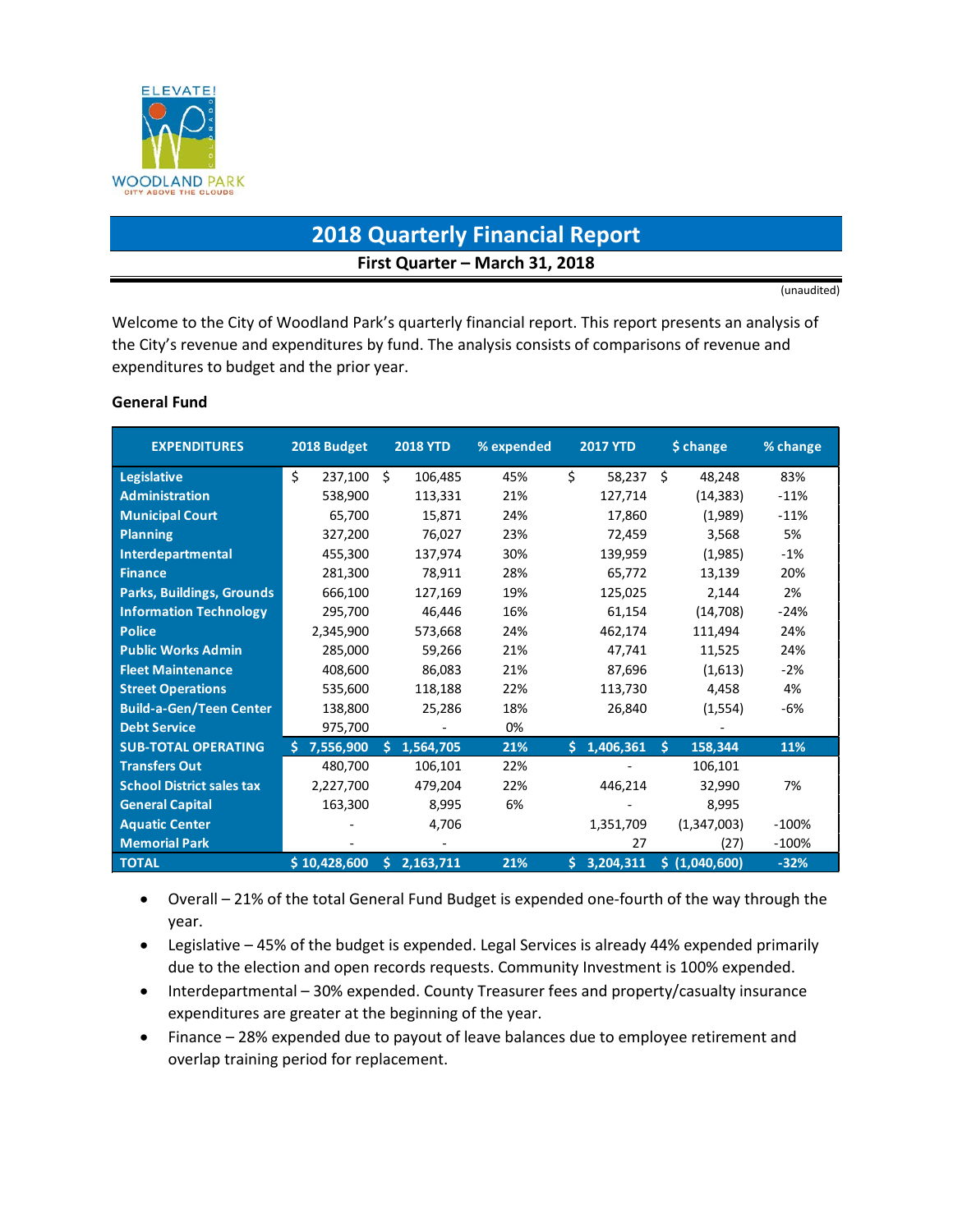| <b>REVENUE</b>                      | 2018 Budget     | <b>2018 YTD</b>          | %<br>received | <b>2017 YTD</b>  | \$ change                | % change |
|-------------------------------------|-----------------|--------------------------|---------------|------------------|--------------------------|----------|
| <b>Taxes</b>                        |                 |                          |               |                  |                          |          |
| property tax                        | \$<br>1,689,500 | 739,680<br>-\$           | 44%           | \$<br>712,886 \$ | 26,794                   | 4%       |
| specific ownership tax              | 219,800         | 56,196                   | 26%           | 56,022           | 174                      | 0%       |
| sales tax - 2%                      | 3,942,000       | 849,964                  | 22%           | 780,793          | 69,171                   | 9%       |
| sales tax - school district - 1.09% | 2,227,700       | 479,204                  | 22%           | 446,214          | 32,990                   | 7%       |
| lodging tax                         | 181,200         | 13,578                   | 7%            | 14,376           | (798)                    | $-6%$    |
| vehicle use tax                     | 198,700         | 41,900                   | 21%           | 43,612           | (1,712)                  | $-4%$    |
| construction use tax                | 70,000          | 36,593                   | 52%           | 9,340            | 27,253                   | 292%     |
| franchise/occupation tax            | 292,900         | 89,339                   | 31%           | 90,505           | (1, 166)                 | $-1%$    |
| <b>Total Taxes</b>                  | 8,821,800       | 2,306,454                | 26%           | 2,153,748        | 152,706                  | 7%       |
| <b>Licenses and Permits</b>         |                 |                          |               |                  |                          |          |
| <b>business licenses</b>            | 100,000         | 88,565                   | 89%           | 88,752           | (187)                    | 0%       |
| other licenses/permits              | 4,400           | 486                      | 11%           | 825              | (339)                    | $-41%$   |
| <b>Total Licenses and Permits</b>   | 104,400         | 89,051                   | 85%           | 89,577           | (526)                    | $-1%$    |
| Intergovernmental                   |                 |                          |               |                  |                          |          |
| highway user tax                    | 297,200         | 69,666                   | 23%           | 70,300           | (634)                    | -1%      |
| <b>E911 PSAP funding</b>            | 160,000         |                          | 0%            |                  |                          |          |
| road and bridge                     | 21,700          | 10,704                   | 49%           | 5,274            | 5,430                    | 103%     |
| conservation trust                  | 78,300          | 19,185                   | 25%           | 17,305           | 1,880                    | 11%      |
| motor vehicle registration          | 34,900          | 7,956                    | 23%           | 5,098            | 2,858                    | 56%      |
| cigarette tax                       | 17,000          | 1,165                    | 7%            | 774              | 391                      | 51%      |
| severance tax                       | 122,100         |                          | 0%            |                  | $\overline{\phantom{a}}$ |          |
| drug prevention SRO                 | 55,900          | 4,634                    | 8%            | 10,462           | (5,828)                  | -56%     |
| other intergovermental              |                 |                          |               | 138              | (138)                    | $-100%$  |
| <b>Total Intergovernmental</b>      | 787,100         | 113,310                  | 14%           | 109,351          | 3,959                    | 4%       |
| <b>Charges for Services</b>         |                 |                          |               |                  |                          |          |
| court fees                          | 6,200           | 2,860                    | 46%           | 1,491            | 1,369                    | 92%      |
| police fees                         | 96,200          | 7,644                    | 8%            | 9,082            | (1, 438)                 | $-16%$   |
| planning fees                       | 46,200          | 14,376                   | 31%           | 8,534            | 5,842                    | 68%      |
| <b>building fees</b>                | 20,200          | 1,695                    | 8%            | 6,403            | (4,708)                  | $-74%$   |
| public works fees                   | 5,000           | 928                      | 19%           | 9,242            | (8,314)                  | -90%     |
| build-a-generation/teen center      | 7,400           | 501                      | 7%            | 1,558            | (1,057)                  | $-68%$   |
| cemetery fees                       | 15,000          | 3,317                    | 22%           | 5,102            | (1,785)                  | $-35%$   |
| <b>Total Charges for Services</b>   | 196,200         | 31,321                   | 16%           | 41,412           | (10,091)                 | $-24%$   |
| <b>Fines and Forfeitures</b>        | 20,700          | 18,430                   | 89%           | 3,565            | 14,865                   | 417%     |
| Other                               |                 |                          |               |                  |                          |          |
| investment earnings                 | 19,400          | 1,566                    | 8%            | 3,611            | (2,045)                  | $-57%$   |
| grants/contributions/donations      | 80,400          | 23,408                   | 29%           | 159,347          | (135, 939)               | $-85%$   |
| <b>DDA</b> loan                     | 75,000          | $\overline{\phantom{a}}$ | 0%            | 5,000            | (5,000)                  | $-100%$  |
| vendor fee                          | 131,400         | 29,309                   | 22%           | 27,461           | 1,848                    | 7%       |
| miscellaneous                       | 41,500          | 17,134                   | 41%           | 44,424           | (27, 290)                | $-61%$   |
| <b>Total Other</b>                  | 347,700         | 71,417                   | 21%           | 239,843          | (168, 426)               | $-70%$   |
| <b>Operating Transfers In</b>       | 405,800         | 62,175                   | 15%           | 82,125           | (19, 950)                | $-24%$   |
| <b>Capital Transfers In</b>         |                 |                          |               |                  |                          |          |
| <b>Total</b>                        | \$10,683,700    | \$2,692,158              | 25%           | \$2,719,621      | -\$<br>(27, 463)         | $-1%$    |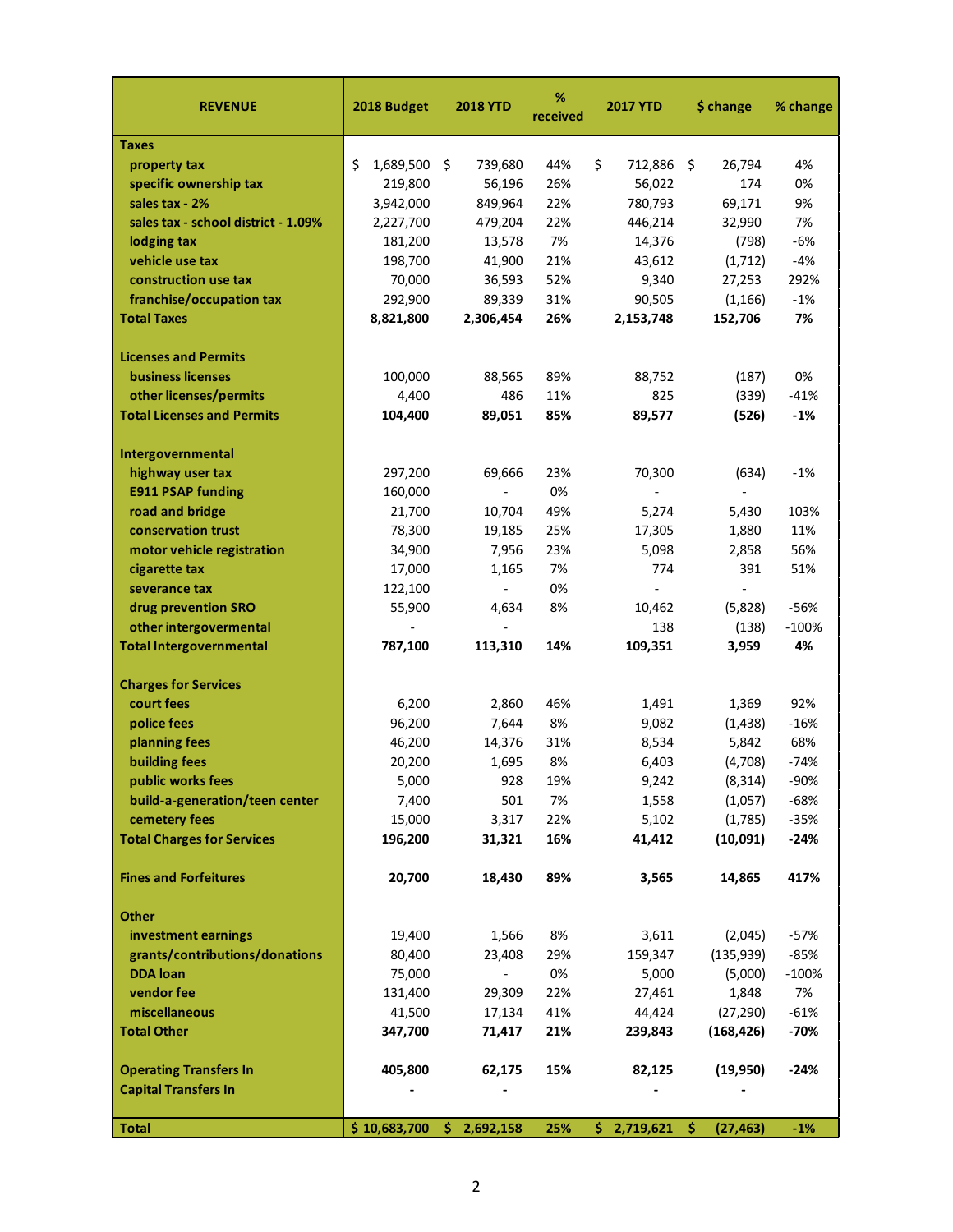- One-fourth of the way through the year, 25% of the budgeted General Fund revenue is received.
- Property tax 44% received. Property tax is collected by the county and remitted to the City monthly. Property taxes are due no later than June 15. Therefore, the majority of property tax revenue collected in the first half of the year.
- Sales tax 9% ahead of the prior year.
- Lodging tax 7% received. Lodging picks up during the summer months.
- Construction use tax 52% received. Building permits have increased significantly and ahead of projections.
- Business Licenses 89% received. Business licenses are renewed at the beginning of the year.
- E911 PSAP funding 0% received. First quarter payment not yet received.
- County Road and Bridge property tax revenue 49% received. The majority of property tax is collected in the first half of the year.
- Severance tax 0% received. Severance tax is a one-time payment typically received in September.
- Fines and Forfeitures 89% received. Increase in the number of tickets written. Police department is fully staffed. 33% increase in fine amount.

At the end of the first quarter, the fund balance in the General Fund is \$2,557,509. Of this, \$1,094,276 is estimated unrestricted/unassigned.

| <b>General Fund Summary</b>                                                                                                 | budget                                                 | <b>2018 YTD</b>                                       | % received/<br>expended | <b>2017 YTD</b>          | \$ change                      | % change        |
|-----------------------------------------------------------------------------------------------------------------------------|--------------------------------------------------------|-------------------------------------------------------|-------------------------|--------------------------|--------------------------------|-----------------|
| beginning fund balance<br>revenue<br>expenditures<br>ending fund balance                                                    | \$2,029,062<br>10,683,700<br>10,428,600<br>\$2,284,162 | 2,029,062<br>S<br>2,692,158<br>2,163,711<br>2,557,509 | 25%<br>21%              | \$2,719,621<br>3,204,311 | \$<br>(27, 463)<br>(1,040,600) | $-1%$<br>$-32%$ |
| fund balance designations<br>Inonspendable<br>restricted for emergencies<br>unrestricted, unassigned<br>ending fund balance | \$1,133,933<br>329,300<br>820,929<br>\$2,284,162       | 1,133,933<br>S<br>329,300<br>1,094,276<br>2,557,509   |                         |                          |                                |                 |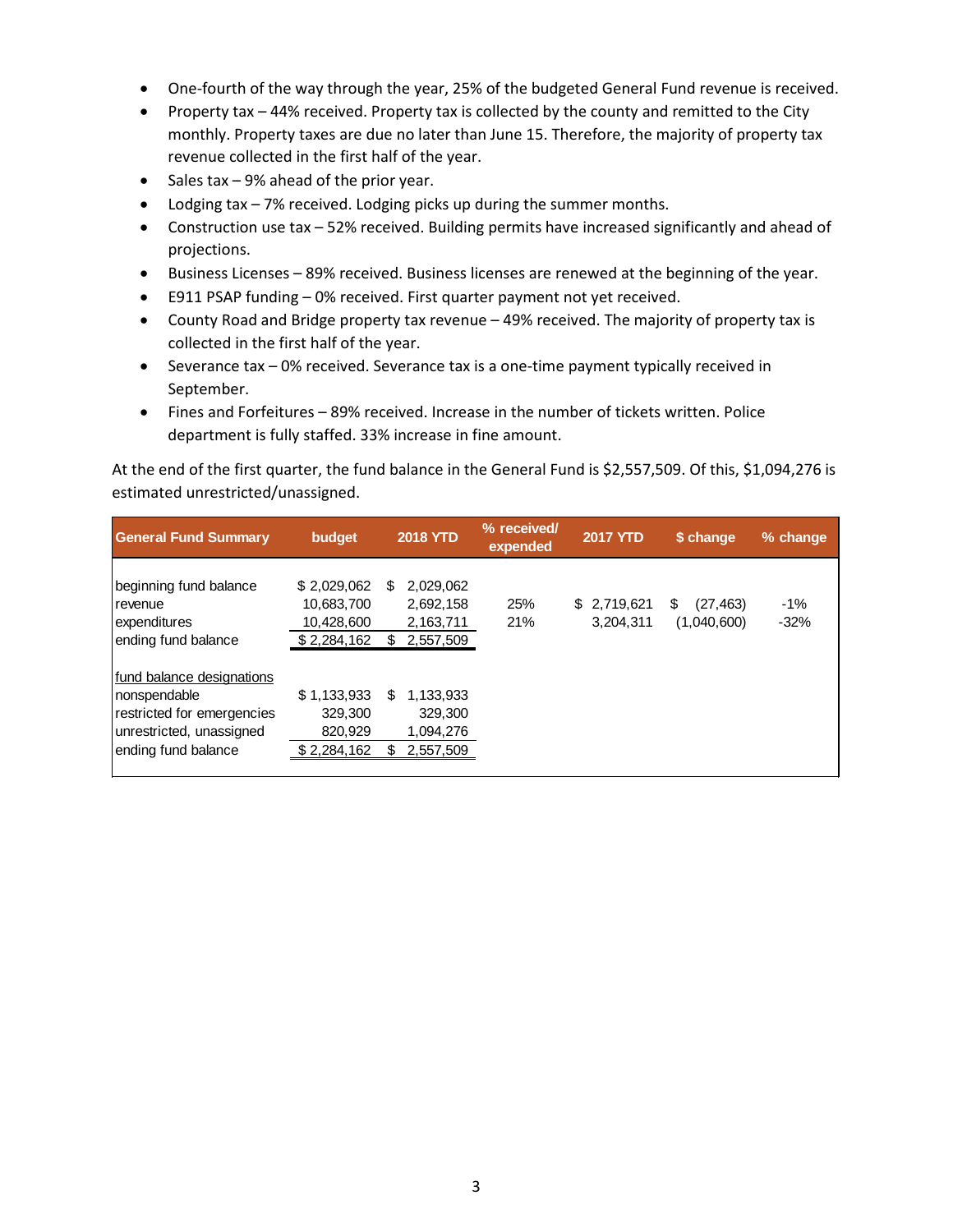### **Culture and Recreation Fund**

| <b>CULTURE AND RECREATION FUND</b>                                                                                                                      | 2018 Budget<br><b>2018 YTD</b>                                       |                                                      | % received/<br>expended         | <b>2017 YTD</b>                            | \$ change                                                     | % change              |
|---------------------------------------------------------------------------------------------------------------------------------------------------------|----------------------------------------------------------------------|------------------------------------------------------|---------------------------------|--------------------------------------------|---------------------------------------------------------------|-----------------------|
| <b>Revenue</b><br><b>Parks and Recreation</b><br><b>Cultural Center</b><br><b>Woodland Aquatic Center</b><br><b>Transfer In</b><br><b>Total Revenue</b> | \$<br>$101,100 \pm 5$<br>31,000<br>538,300<br>475,300<br>\$1,145,700 | 19,093<br>6,442<br>95,999<br>106,101<br>227,635<br>S | 19%<br>21%<br>18%<br>22%<br>20% | \$<br>25,869<br>6,858<br>-<br>\$<br>32,727 | Ŝ.<br>(6,776)<br>(416)<br>95,999<br>106,101<br>\$.<br>194.908 | $-26%$<br>-6%<br>596% |
|                                                                                                                                                         |                                                                      |                                                      |                                 |                                            |                                                               |                       |
| <b>Expenditures</b><br><b>Parks and Recreation</b><br><b>Cultural Center</b><br><b>Woodland Aquatic Center</b><br><b>Total Expenditures</b>             | \$<br>312,900<br>125,600<br>677,200<br>\$1,115,700                   | Ŝ.<br>62,308<br>22,130<br>143,197<br>Ŝ.<br>227,635   | 20%<br>18%<br>21%<br>20%        | \$<br>60,697<br>23,925<br>\$<br>84,622     | Ŝ.<br>1,611<br>(1,795)<br>143,197<br>S<br>143,013             | 3%<br>$-8%$<br>169%   |
|                                                                                                                                                         |                                                                      |                                                      |                                 |                                            |                                                               |                       |

• This is a new fund created in 2017 to account for Parks, Recreation and Cultural activities. Parks, Recreation and Cultural Center were accounted for in the General Fund prior to 2017.

- Revenues (excluding Transfers In) are 18% received one-fourth of the way through the year.
- Parks and Recreation budget is 20% expended. Revenue coverage is 31% and a \$43,215 transfer in from the General Fund covers the balance.
- Cultural Center budget is 18% expended. Revenue coverage is 29% and a \$15,688 transfer in from the General Fund covers the balance.
- Woodland Aquatic Center budget is 21% expended. Revenue coverage is 67% and a \$47,198 transfer in from the General Fund covers the balance.
	- o Revenues are 18% received.
	- o Gas and Electric utility costs are significantly higher than projected and budgeted. The budget is \$55,000. To date, nearly half or \$25,722 has already been expended. The HVAC system was worked on to reduce these costs but utility costs are still expected to come in significantly higher than budgeted.
	- o Excluding utilities, costs are at 19% expended.

At the end of the first quarter, the fund balance in the Culture and Recreation Fund is \$0. This fund is supported by the General Fund. The transfer from the General Fund was only to balance the fund for the first quarter and was 22% of the budgeted amount with 25% of the year complete.

| <b>Culture and Recreation</b><br><b>Fund Summary</b>                              | budget                                             | <b>2018 YTD</b>                                                  | % received/<br>expended | <b>2017 YTD</b> |                  |   | \$ change          | % change     |
|-----------------------------------------------------------------------------------|----------------------------------------------------|------------------------------------------------------------------|-------------------------|-----------------|------------------|---|--------------------|--------------|
| beginning fund balance<br><b>I</b> revenue<br>expenditures<br>ending fund balance | $\blacksquare$<br>1,145,700<br>1,115,700<br>30,000 | $\blacksquare$<br>227,635<br>227,635<br>$\overline{\phantom{0}}$ | 20%<br>20%              | \$              | 32.727<br>84.622 | S | 194.908<br>143.013 | 596%<br>169% |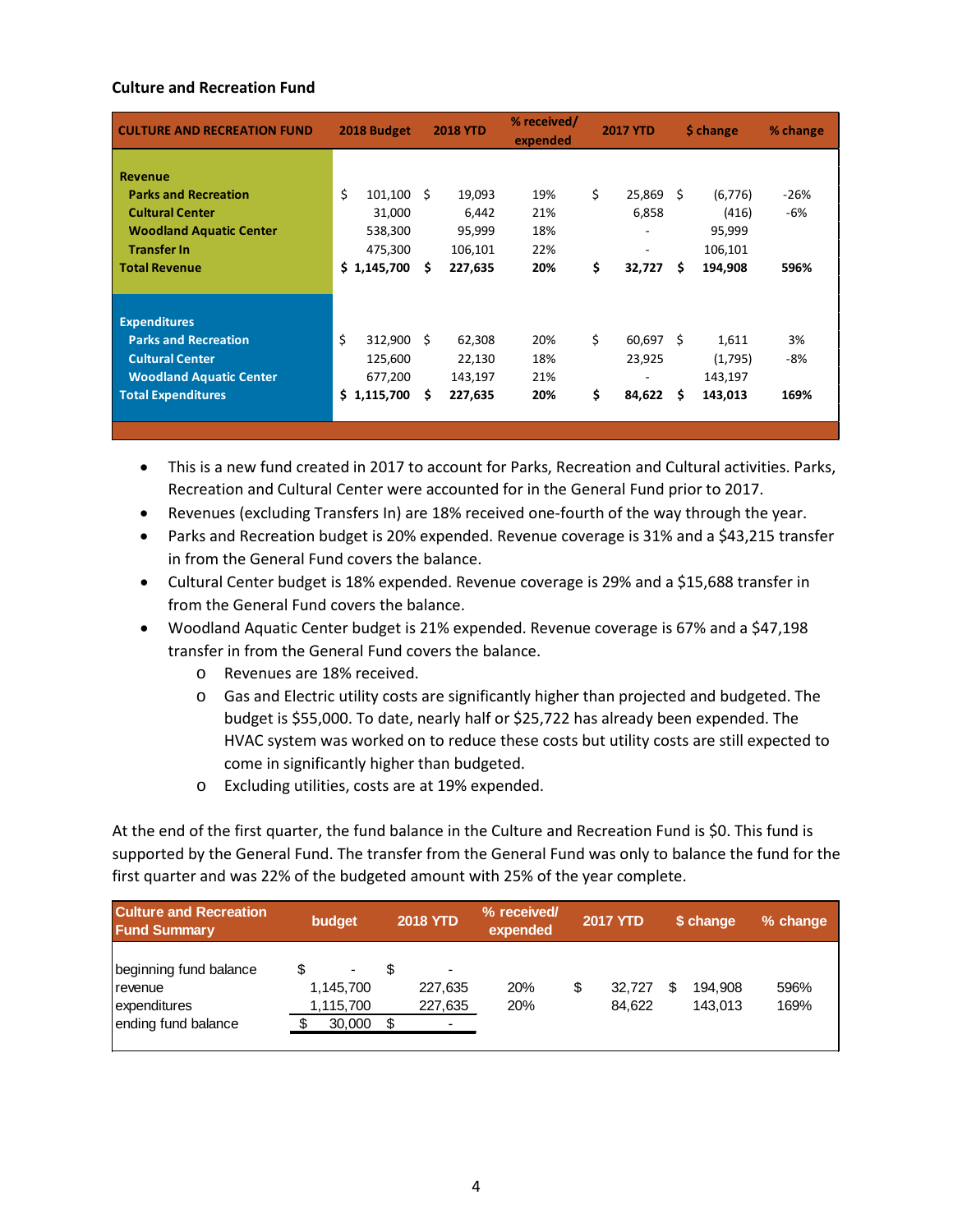# **Street Capital Improvement Fund**

| <b>STREET CAPITAL IMPROVEMENT</b><br><b>FUND</b> | 2018 Budget         |     | <b>2018 YTD</b> | % received/<br>expended |    | <b>2017 YTD</b> | \$ change    | % change |
|--------------------------------------------------|---------------------|-----|-----------------|-------------------------|----|-----------------|--------------|----------|
| Revenue                                          |                     |     |                 |                         |    |                 |              |          |
| sales tax - 1%                                   | Ś.<br>1,971,000     | Ŝ.  | 424,982         | 22%                     | Ś. | 390,396 \$      | 34,586       | 9%       |
| transportation capital fees                      | 6,100               |     | 7,501           | 123%                    |    | 3,626           | 3,875        | 107%     |
| vendor fee - sales tax                           | 65,700              |     | 14,655          | 22%                     |    | 13,730          | 925          | 7%       |
| other                                            | 3,100               |     | 13,103          | 423%                    |    | 786             | 12,317       | 1567%    |
| <b>Total Revenue</b>                             | \$2,045,900         | \$. | 460,241         | 22%                     | \$ | 408,538 \$      | 51,703       | 13%      |
|                                                  |                     |     |                 |                         |    |                 |              |          |
|                                                  |                     |     |                 |                         |    |                 |              |          |
| <b>Expenditures</b>                              |                     |     |                 |                         |    |                 |              |          |
| street paving improvements                       | Ś<br>$1,618,600$ \$ |     |                 | 0%                      |    |                 | \$           |          |
| street repairs/maintenance                       | 54,600              |     | 9,000           | 16%                     |    |                 | 9,000        |          |
| street restriping                                | 52,100              |     |                 | 0%                      |    |                 |              |          |
| trail repairs/maintenance                        | 30,000              |     |                 | 0%                      |    |                 |              |          |
| parking lot repair/maintenance                   | 25,700              |     |                 | 0%                      |    |                 |              |          |
| sidewalk improvements                            | 50,000              |     |                 | 0%                      |    |                 |              |          |
| machinery/equipment                              | 30,000              |     | 2,500           | 8%                      |    |                 | 2,500        |          |
| transfers out                                    | 307,100             |     |                 | 0%                      |    |                 |              |          |
| <b>Total Expenditures</b>                        | \$2,168,100         | Ŝ.  | 11,500          | 1%                      | \$ |                 | \$<br>11,500 |          |
|                                                  |                     |     |                 |                         |    |                 |              |          |
|                                                  |                     |     |                 |                         |    |                 |              |          |

- Sales tax 9% ahead of the prior year.
- Expenditures capital projects start later in the year.

The Street Capital Improvement Fund ending fund balance as of March 31 is \$661,473.

| <b>Street Capital</b><br><b>Improvement Fund</b><br><b>Summary</b>                | budget                                           | <b>2018 YTD</b>                                 | % received/<br>expended | <b>2017 YTD</b> | \$ change             | % change |
|-----------------------------------------------------------------------------------|--------------------------------------------------|-------------------------------------------------|-------------------------|-----------------|-----------------------|----------|
| beginning fund balance<br><b>I</b> revenue<br>expenditures<br>ending fund balance | 212.732<br>2,045,900<br>2,168,100<br>90,532<br>c | 212,732<br>- \$<br>460.241<br>11,500<br>661,473 | 22%<br>1%               | \$<br>408.538   | S<br>51.703<br>11,500 | 13%      |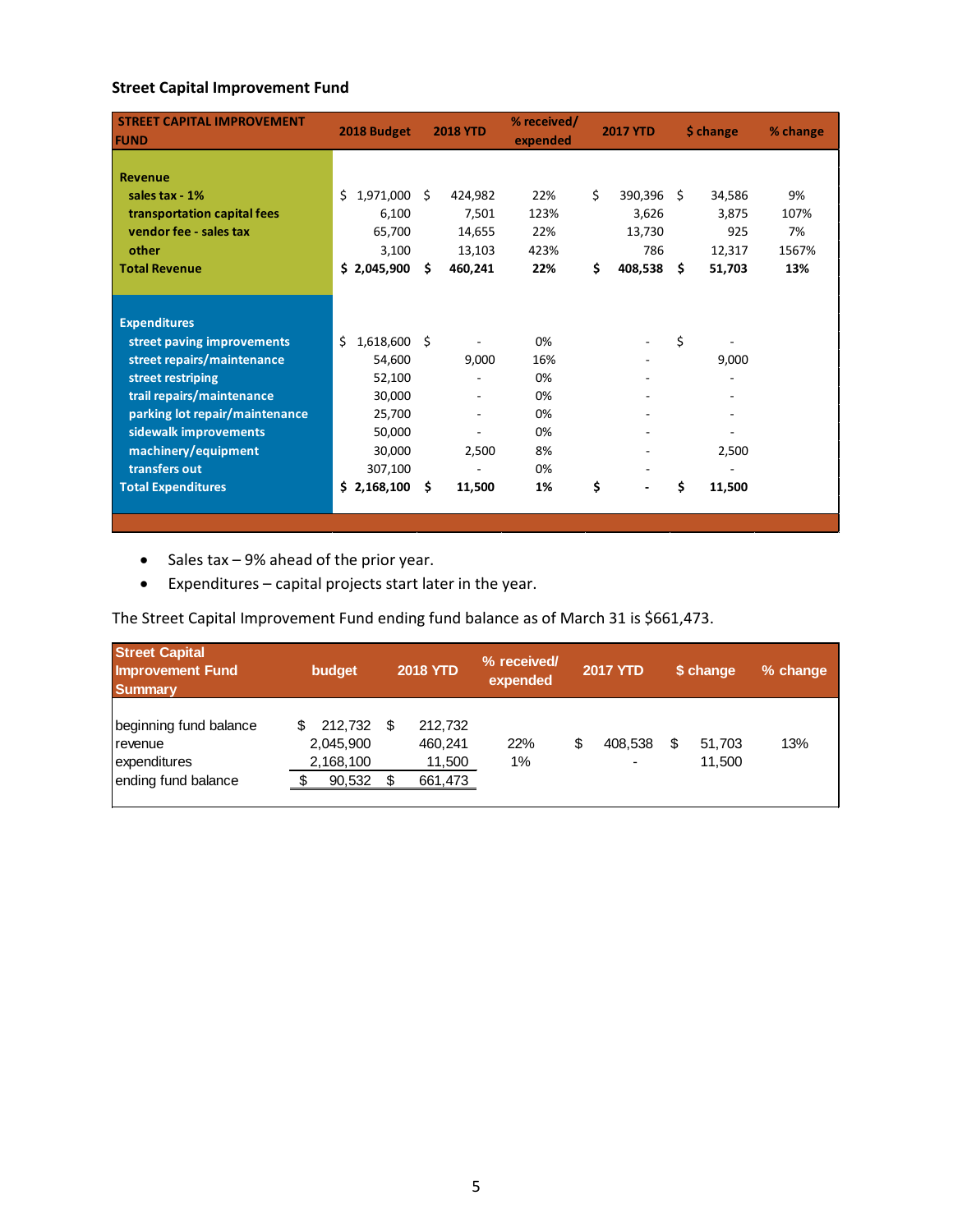| <b>STORMWATER MANAGEMENT</b><br><b>FUND</b>                                                                                |          | 2018 Budget                                    |           | <b>2018 YTD</b>                                               | % received/<br>expended         |          | <b>2017 YTD</b>                            |           | \$ change                                              | % change                  |
|----------------------------------------------------------------------------------------------------------------------------|----------|------------------------------------------------|-----------|---------------------------------------------------------------|---------------------------------|----------|--------------------------------------------|-----------|--------------------------------------------------------|---------------------------|
| <b>Revenue</b><br>drainage user charges<br>drainage capital impact fees<br>interest<br>transfer in<br><b>Total Revenue</b> | \$<br>\$ | 138,000<br>16,600<br>300<br>150,000<br>304,900 | Ŝ.<br>\$  | 22,230<br>17,818<br>109<br>$\overline{\phantom{a}}$<br>40,157 | 16%<br>107%<br>36%<br>0%<br>13% | \$<br>\$ | $22,152$ \$<br>8,689<br>20<br>۰.<br>30,861 | \$        | 78<br>9,129<br>89<br>$\overline{\phantom{a}}$<br>9,296 | 0%<br>105%<br>445%<br>30% |
| <b>Expenditures</b><br>debt service<br>drainage improvements<br><b>Total Expenditures</b>                                  | \$<br>\$ | 343,300<br>343,300                             | \$<br>-\$ | $\overline{\phantom{a}}$<br>$\blacksquare$                    | 0%<br>0%                        | \$<br>\$ | 12,425<br>12,425                           | \$<br>\$. | (12, 425)<br>(12, 425)                                 | $-100%$<br>$-100%$        |

# **STORMWATER MANAGEMENT FUND (FORMERLY DRAINAGE DEBT SERVICE FUND)**

• Drainage user charges and capital impact fees were used to repay debt prior to 2018. The outstanding debt matured in 2017 and the funds will now be used for drainage improvements.

The Stormwater Management Fund ending fund balance as of March 31 is \$83,862.

| <b>Stormwater Management</b><br><b>Fund Summary</b>                               | budget                                | <b>2018 YTD</b>                 | % received/<br>expended | <b>2017 YTD</b>  |    | \$ change         | % change       |
|-----------------------------------------------------------------------------------|---------------------------------------|---------------------------------|-------------------------|------------------|----|-------------------|----------------|
| beginning fund balance<br><b>I</b> revenue<br>expenditures<br>ending fund balance | 43.705<br>304,900<br>343,300<br>5,305 | 43.705<br>40,157<br>۰<br>83,862 | 13%<br>0%               | 30,861<br>12.425 | \$ | 9.296<br>(12.425) | 30%<br>$-100%$ |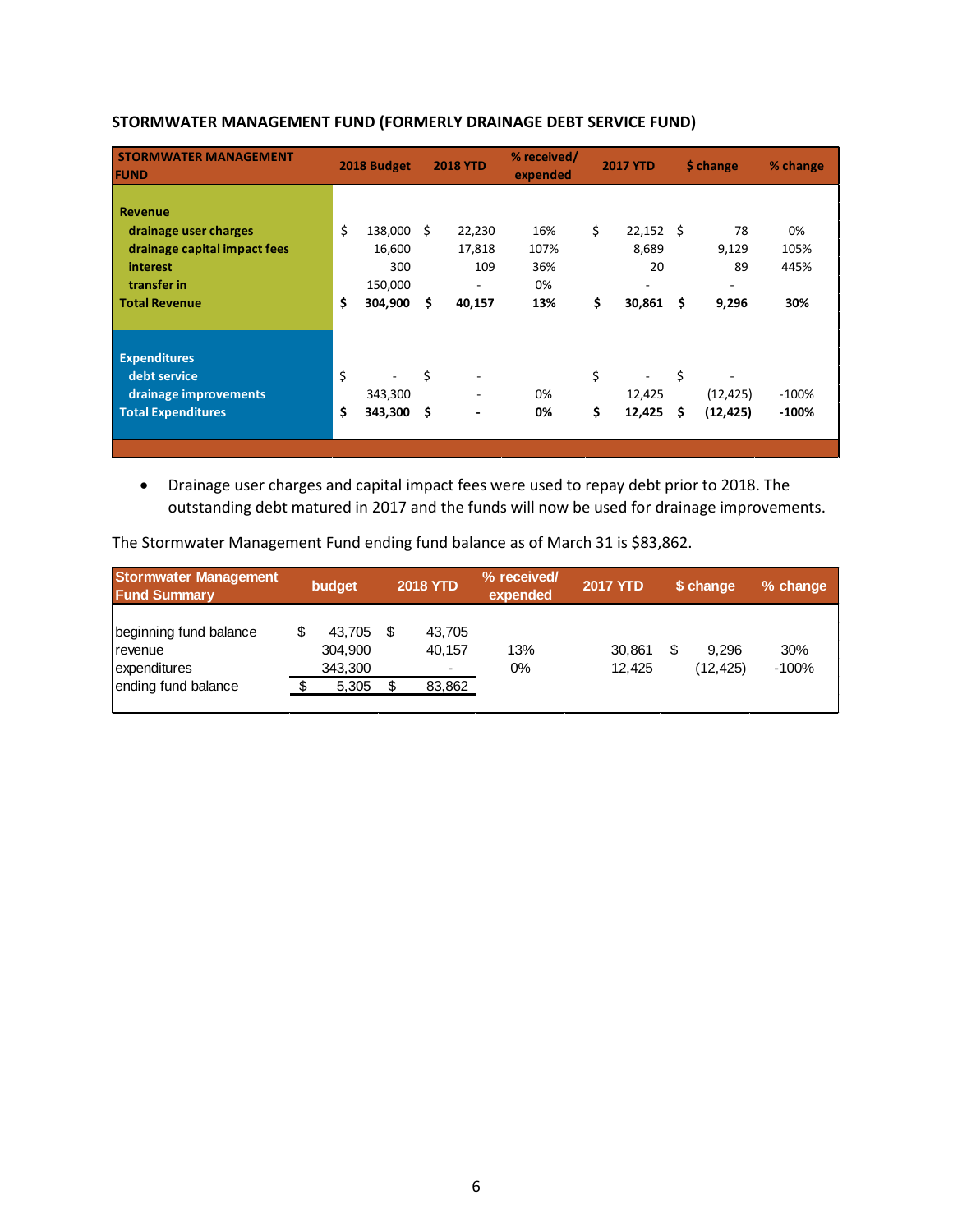# **Water Utility Fund**

| <b>WATER UTILITY FUND</b>        | 2018 Budget     |    | <b>2018 YTD</b> | % received/<br>expended |    | <b>2017 YTD</b> |     | \$ change | % change |
|----------------------------------|-----------------|----|-----------------|-------------------------|----|-----------------|-----|-----------|----------|
|                                  |                 |    |                 |                         |    |                 |     |           |          |
| <b>Revenue</b>                   |                 |    |                 |                         |    |                 |     |           |          |
| water operations                 | 1,590,300<br>Ś. | Ŝ. | 240,174         | 15%                     | Ś. | 232,728         | Ŝ.  | 7,446     | 3%       |
| water capital                    | 351,900         |    | 171,880         | 49%                     |    | 107,583         |     | 64,297    | 60%      |
| water rights                     | 9,500           |    | 3,520           | 37%                     |    | 1,767           |     | 1,753     | 99%      |
| <b>Total Revenue</b>             | \$1,951,700     | Ŝ. | 415,574         | 21%                     | \$ | 342,078         | Ŝ   | 73,496    | 21%      |
|                                  |                 |    |                 |                         |    |                 |     |           |          |
|                                  |                 |    |                 |                         |    |                 |     |           |          |
| <b>Expenditures</b>              |                 |    |                 |                         |    |                 |     |           |          |
| administration                   | Ś.<br>323,600   | Ŝ. | 55,477          | 17%                     | \$ | 71,359          | Ŝ.  | (15,882)  | $-22%$   |
| water treatment operations       | 742,700         |    | 114,299         | 15%                     |    | 116,585         |     | (2, 286)  | $-2%$    |
| field services                   | 264,300         |    | 53,533          | 20%                     |    | 56,819          |     | (3,286)   | $-6%$    |
| utility billing/customer service | 61,300          |    | 14,528          | 24%                     |    | 12,830          |     | 1,698     | 13%      |
| capital outlay                   |                 |    |                 |                         |    |                 |     |           |          |
| water distribution improvements  | 600,000         |    | 23,989          | 4%                      |    |                 |     | 23,989    |          |
| water system engineering         | 800,000         |    | 9,198           | 1%                      |    | 670             |     | 8,528     | 1273%    |
| equipment                        | 81,700          |    |                 | 0%                      |    |                 |     |           |          |
| debt service                     | 59,400          |    |                 | 0%                      |    |                 |     |           |          |
| water rights                     | 18,000          |    | 990             | 6%                      |    | 1,750           |     | (760)     | $-43%$   |
| capital transfers out            |                 |    |                 |                         |    |                 |     |           |          |
| <b>Total Expenditures</b>        | \$2,951,000     | \$ | 272,014         | 9%                      | \$ | 260,013         | \$. | 12,001    | 5%       |
|                                  |                 |    |                 |                         |    |                 |     |           |          |
|                                  |                 |    |                 |                         |    |                 |     |           |          |

• One-fourth of the way through the year, 21% of the budgeted revenue is received.

• Operating (excludes capital outlay and debt service) expenditures are 17% expended.

The Water Utility Fund ending fund balance as of March 31 is \$3,290,645.

| <b>Water Utility Fund</b><br><b>Summary</b>                                    | budget                                               | <b>2018 YTD</b>                              | % received/<br>expended | <b>2017 YTD</b>    | \$ change        | % change  |
|--------------------------------------------------------------------------------|------------------------------------------------------|----------------------------------------------|-------------------------|--------------------|------------------|-----------|
| beginning funds available<br>revenue<br>expenditures<br>ending funds available | \$3,147,085<br>1,951,700<br>2,951,000<br>\$2,147,785 | 3.147.085<br>415.574<br>272,014<br>3,290,645 | 21%<br>9%               | 342.078<br>260.013 | 73.496<br>12.001 | 21%<br>5% |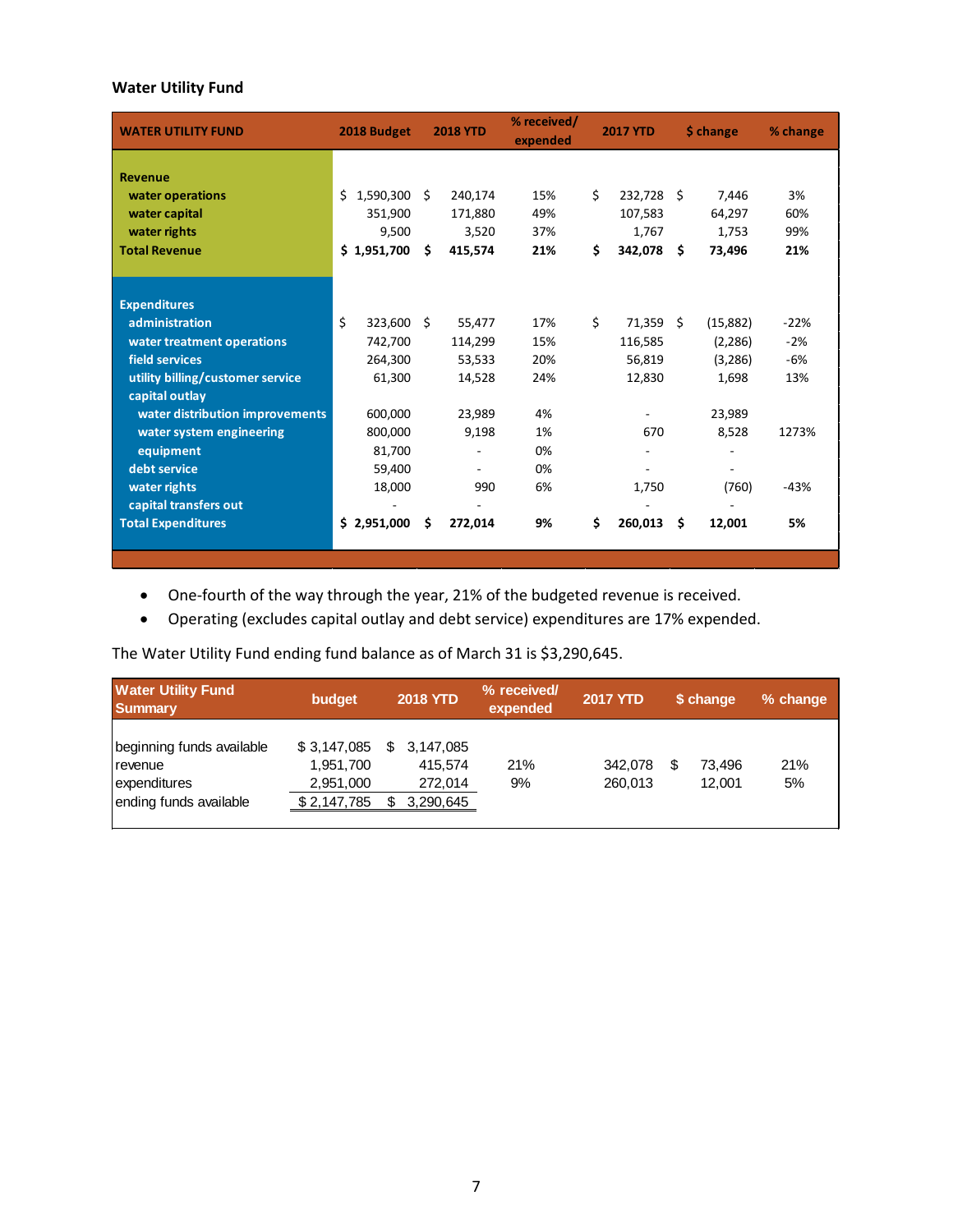### **Wastewater Utility Fund**

| <b>WASTEWATER UTILITY FUND</b>   | 2018 Budget    |     | <b>2018 YTD</b> | % received/<br>expended |    | <b>2017 YTD</b> |    | \$ change | % change |
|----------------------------------|----------------|-----|-----------------|-------------------------|----|-----------------|----|-----------|----------|
| <b>Revenue</b>                   |                |     |                 |                         |    |                 |    |           |          |
| wastewater operations            | Ś<br>1,042,000 | Ŝ.  | 198,143         | 19%                     | \$ | 188,475         | Ŝ. | 9,668     | 5%       |
| wastewater capital               | 714,300        |     | 192,907         | 27%                     |    | 160,762         |    | 32,145    | 20%      |
| debt and related proceeds        |                |     |                 |                         |    |                 |    |           |          |
| <b>Total Revenue</b>             | \$1,756,300    | \$  | 391,050         | 22%                     | Ś. | 349,237         | \$ | 41,813    | 12%      |
|                                  |                |     |                 |                         |    |                 |    |           |          |
|                                  |                |     |                 |                         |    |                 |    |           |          |
| <b>Expenditures</b>              |                |     |                 |                         |    |                 |    |           |          |
| administration                   | \$<br>198,100  | - Ś | 39,509          | 20%                     | \$ | $51,662$ \$     |    | (12, 153) | $-24%$   |
| wastewater treatment operations  | 689,900        |     | 148,164         | 21%                     |    | 132,945         |    | 15,219    | 11%      |
| field services                   | 127,000        |     | 27,561          | 22%                     |    | 29,177          |    | (1,616)   | -6%      |
| utility billing/customer service | 32,100         |     | 8,009           | 25%                     |    | 6,921           |    | 1,088     | 16%      |
| capital outlay                   |                |     |                 |                         |    |                 |    |           |          |
| treatment plant expansion        | 15,000         |     | 714,395         | 4763%                   |    |                 |    | 714,395   |          |
| other improvements               | 90,000         |     |                 | 0%                      |    |                 |    |           |          |
| machinery/equipment              | 57,000         |     |                 | 0%                      |    | 85,424          |    | (85, 424) | $-100%$  |
| debt service                     | 492,400        |     | 175,733         | 36%                     |    | 172,908         |    | 2,825     | 2%       |
| capital transfer out             |                |     |                 |                         |    |                 |    |           |          |
| <b>Total Expenditures</b>        | \$1,701,500    |     | \$1,113,371     | 65%                     | Ś. | 479,037         | Ŝ. | 634.334   | 132%     |
|                                  |                |     |                 |                         |    |                 |    |           |          |

- One-fourth of the way through the year, 22% of the budgeted revenue is received.
- Operating (excludes capital outlay and debt service) expenditures are 21% expended.
- Wastewater treatment plant expansion Approximately \$2.1 million was remaining in the 2017 budget and will be carried forward to 2018 with a mid-year supplemental appropriation.

The Wastewater Utility Fund ending fund balance as of March 31 is \$1,905,002.

| <b>Wastewater Utility Fund</b><br><b>Summary</b>                                       | budget                                               | <b>2018 YTD</b>                                | % received/<br>expended | <b>2017 YTD</b>    | \$ change         | % change    |
|----------------------------------------------------------------------------------------|------------------------------------------------------|------------------------------------------------|-------------------------|--------------------|-------------------|-------------|
| beginning funds available<br><b>I</b> revenue<br>expenditures<br>ending fund available | \$2,627,323<br>1,756,300<br>1,701,500<br>\$2,682,123 | 2.627.323<br>391.050<br>1,113,371<br>1,905,002 | 22%<br>65%              | 349.237<br>479.037 | 41.813<br>634.334 | 12%<br>132% |